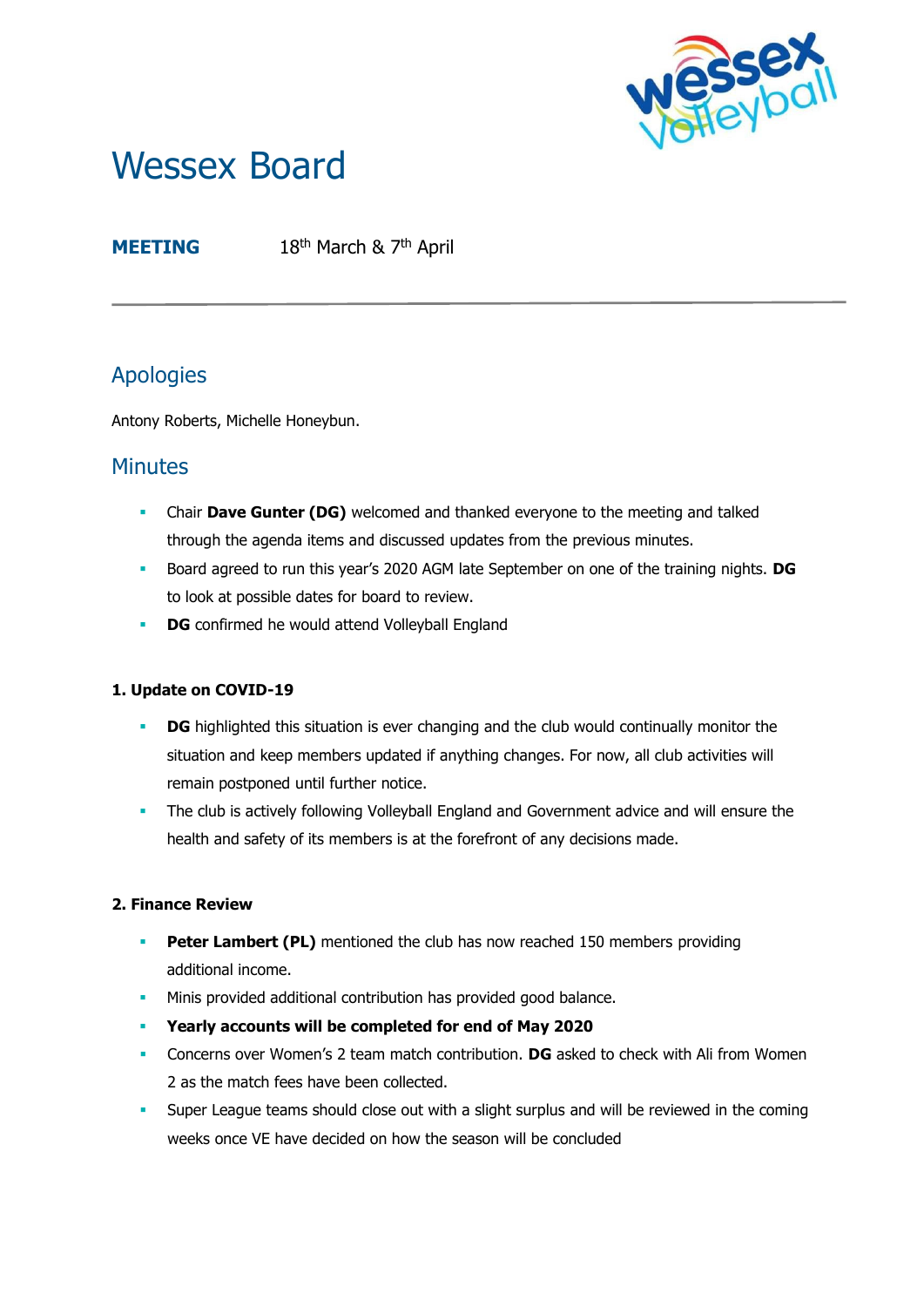- **PL** pleased with the first indoor season and the way the accounts have been managed with support from other members of the club.
- Given the COVID-19 situation, indoor accounts will be wrapped up (subject to VE NVL decision) so that the fees can be reviewed for the 2020/2021 season.

#### **3. Planning for next season**

- **PL** will review fees for the 2020/2021 season and pull in team member as required.
- **DG** agreed to liaise with **Anthony Roberts (AR)** to see how the Club Members Handbook was coming along.
- **•** League entries for next year:
	- **Dan Hunter (DH)** agreed two Super League teams would continue to play in the league next season and would want National Cup entry.
	- o **DG** to talk to **Wayne Tinsley-Veale (WTV)** to review numbers for Women 2 and any other Women team entries based on numbers and commitment between club ladies and U18 junior women
	- $\circ$  Concern over still no Men's 2<sup>nd</sup> team to be entered for next year but the club will review the Men player numbers nearer the entry deadline along with coaching staff.
- **DH** confirmed club had received another BU agreement, club will review in the coming weeks and reply back to them. **DH** mentioned all looked positive and we took a positive step this year working more closely with them.
- **DG** agreed to chase all current coaches to identify who will be available
- **DG** confirmed the new store cupboard have been delivered at LeAF ready for build for the new season.

#### **4. Club Development Plans**

- **Annetta Minard (AM)** provided an update with the current status of the development plan, highlighting the things the club should be most focused on based on the session after the AGM. RAG rating each of the sections of the club
- **Board** ran through the development to review the areas we feel we have made good progress on this year and those that we have not progressed as we would have wished
- **See 2020 Development Plan update**

#### **5. Club Rebrand**

- **DG** confirmed **Matt Hunter (MH)** had sent a rebrand for the board to review.
- **Rebrand Review:** 
	- o Confirmed keep Wessex Volleyball Club name and the theme of Dragons
	- $\circ$  Confirmed club colours remain the same as per proposal and secondary colour would be yellow/gold to link with BU and Wessex pennant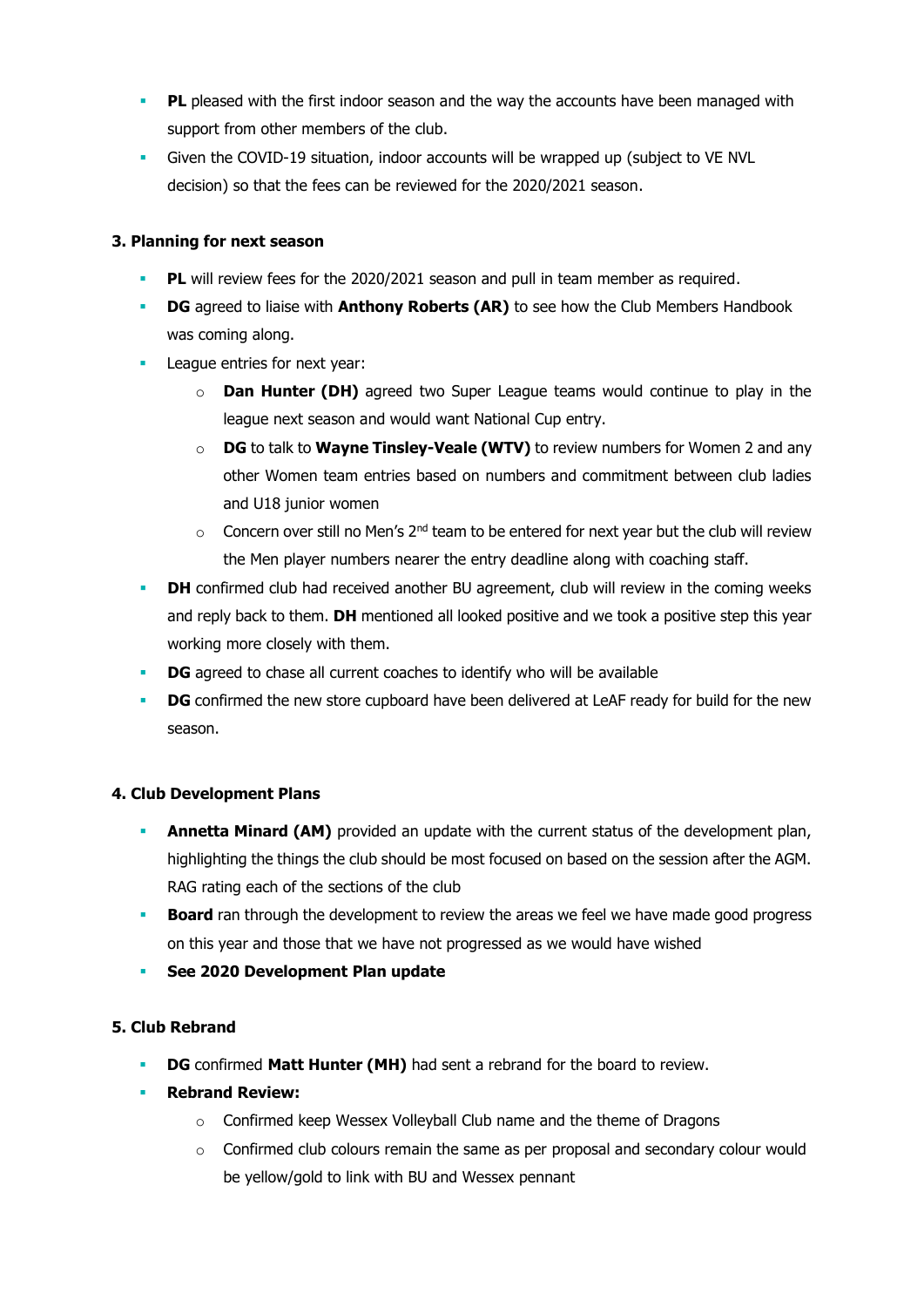- $\circ$  Confirmed the logo is great and board would like to see designs how this can fit on kits
- $\circ$  Board agreed that club needs an online shop that the players can order from throughout the year with a standardised selection of branded kit
- o **DH** to provide feedback to **MH** and to start get more input from other sections of the club to finalise the design proposal. **DH** to step back during the procurement stage given family involvement
- o **Design proposal should include:**
	- **Training top design**
	- **Match kit design**
	- **Tracksuit top/bottoms design**
	- **Hoody design**
	- **EXECO** Should incorporate the 'Volleyball' text throughout these alongside the Wessex Dragons design to date
- o **DG** will do a communication to the club asking for those interested in helping to come up with the rebrand designs with **MH** to ensure the club is well represented in the process
- $\circ$  Once the design proposal is finished, we will look at procurement options for the club

#### **6. Coach Training, Education and CPD**

- **Board** agreed to support another round of level 1 coaching qualification in return for voluntary coaching hours
- **DG** agreed to ask any current coaches who would like to do a level 2 and request they send a short justification why they should receive the funding and what it would help them deliver for the club
- **Board** highlighted the need coaches code of conduct, expected CPD that the club will provide and the expectation on the coaches within the club.
- **DG** would look at setting up a 2/3-hour session for all club coaches for "Coaching the one in front of you" ahead of the current season.

#### **7. Pre-season junior training camps**

- Board agreed to look at whether we could run at camp with 2 or 3 sessions a day utilising the facilities at BU through August like players would experience if they went to a National Training Camp.
- **•** Players would need to pay additional fees to cover the cost of coaches and court hire that are not included in their monthly fees.